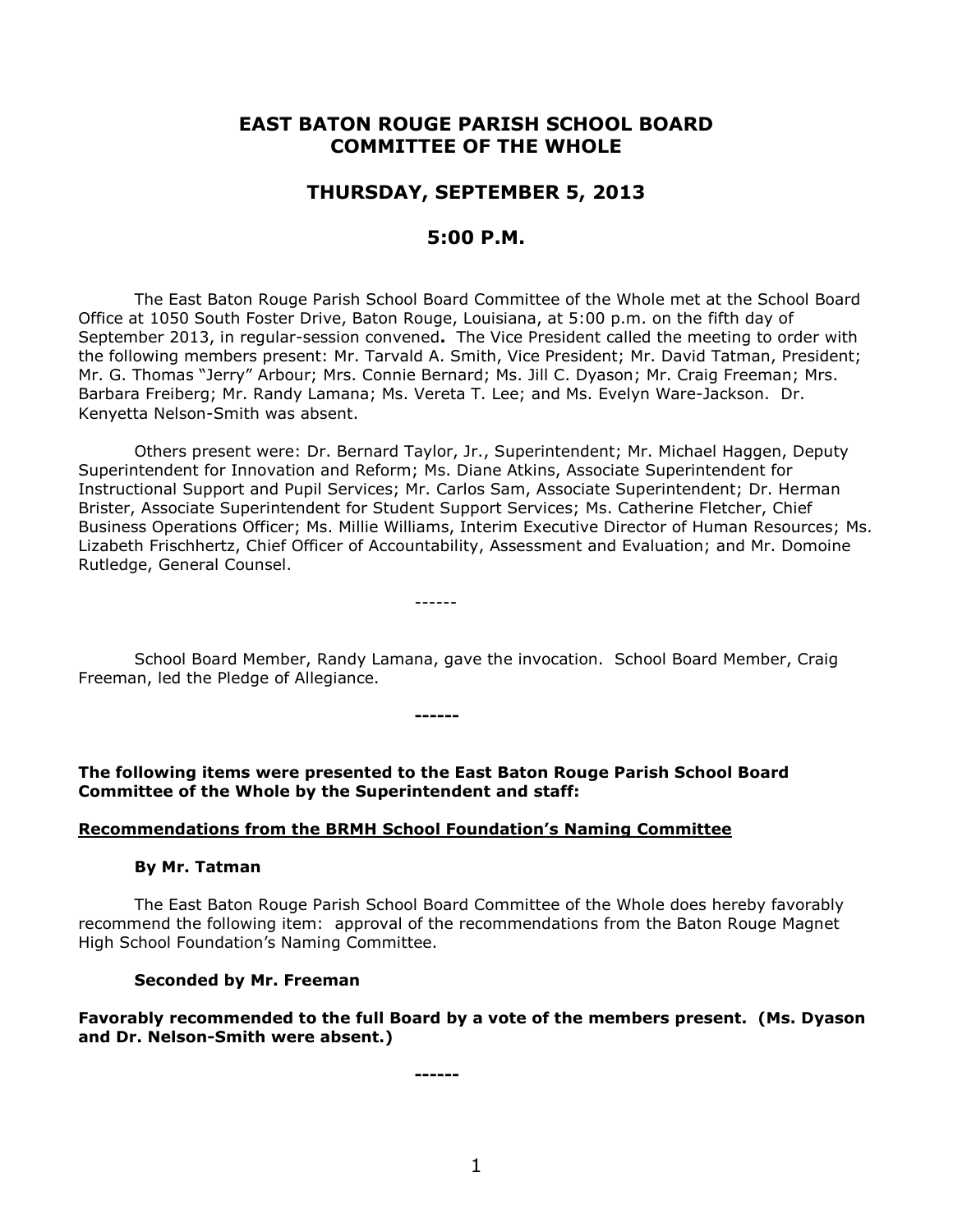## **Professional Services Agreement**

### **By Mrs. Bernard**

The East Baton Rouge Parish School Board Committee of the Whole does hereby favorably recommend the following item: approval of a professional services agreement between the East Baton Rouge Parish School System and Teach for America. (Funding Source: General Fund for a total amount of \$24,000.00, and Title I for a total amount of \$12,000.00).

## **Seconded by Mr. Freeman**

## **Favorably recommended to the full Board by a vote of the members present. (Dr. Nelson-Smith was absent.)**

**------**

### **Request to Accept Items #2, #3, #4 and #5** *In Globo*

#### **By Mr. Arbour**

Resolved, that, the East Baton Rouge Parish School Board does hereby take up Items #2, #3, #4, and #5 *in globo.* 

#### **Seconded by Mr. Freeman**

#### **The vote on the motion was as follows:**

| <b>Yeas: (9)</b>   | Mr. Arbour, Mrs. Bernard, Mrs. Dyason, Mr. Freeman, Mrs.<br>Freiberg, Mr. Lamana, Vice President Smith, President Tatman,<br>and Ms. Ware-Jackson |
|--------------------|---------------------------------------------------------------------------------------------------------------------------------------------------|
| <b>Nays: (1)</b>   | Ms. Lee                                                                                                                                           |
| Abstained: (0)     | <b>None</b>                                                                                                                                       |
| <b>Absent: (1)</b> | Dr. Nelson-Smith                                                                                                                                  |

#### **The motion passed.**

## **Items #2, #3, #4, and #5** *In Globo*

#### **By Mr. Arbour**

The East Baton Rouge Parish School Board Committee of the Whole does hereby favorably recommend the following items *In Globo*:

- **Item #2:** approval of the McKinney-Vento Title X Budget
- **Item #3:** approval of the renewal of a software licensing agreement between the East Baton Rouge Parish School System and Media –X Systems (eWalk). (Funding Source: General Fund for a total amount of \$35,100.00)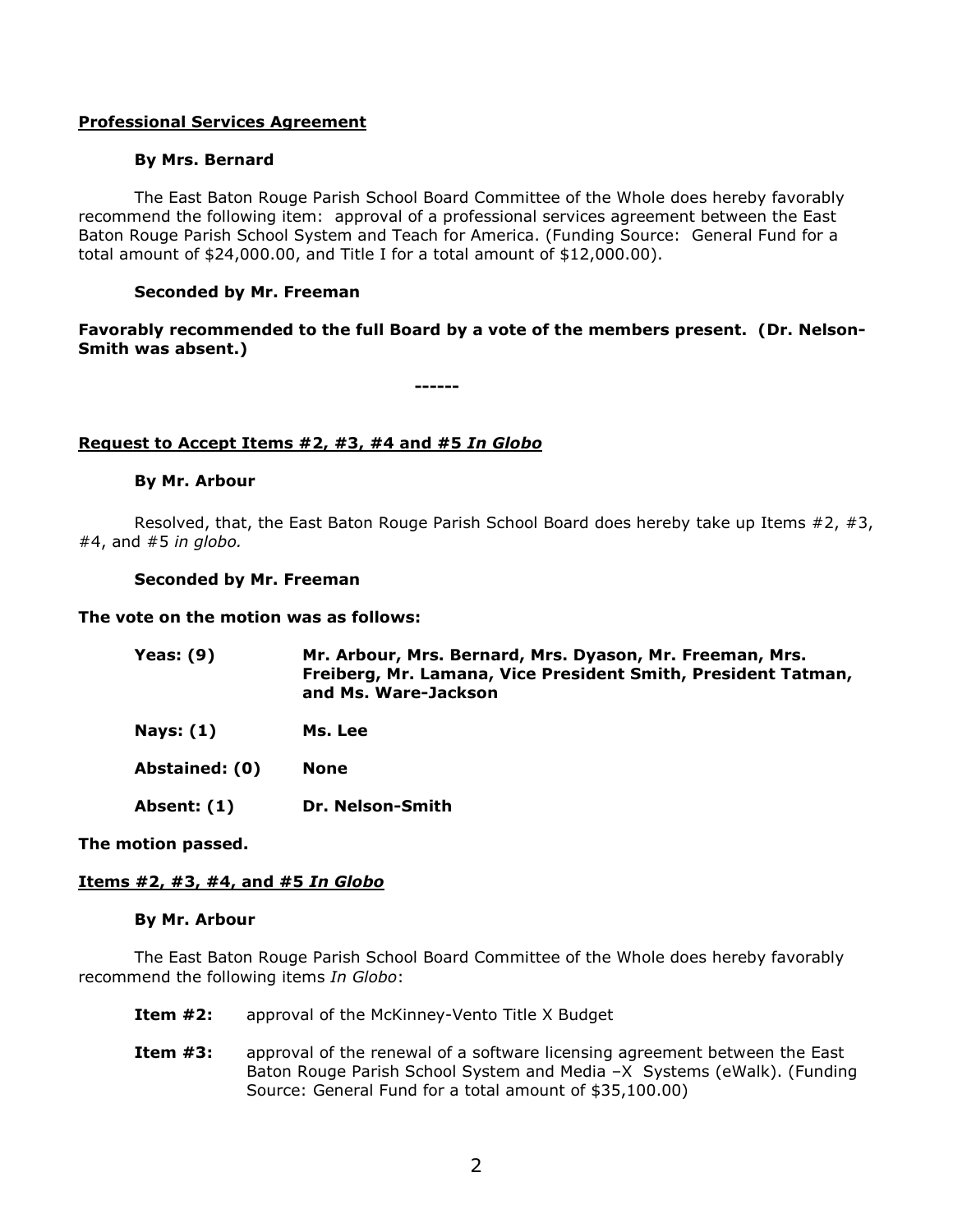- **Item #4:** approval of the renewal of a licensing agreement between the East Baton Rouge Parish School System and eSchool Solutions. (Funding Source: General Fund for a total amount of \$21,619.50)
- **Item #5:** approval of a new contract for professional services between the East Baton Rouge Parish School System and Home Health Care 2000 for a one-year term, with the option to renew the contract for one additional year if services are warranted. (Funding Source: IDEA for an amount not to exceed \$58,240.00)

## **Seconded by Mr. Freeman**

**Favorably recommended to the full Board by a vote of the members present. (Dr. Nelson-Smith was absent.)**

**------------**

### **Request to Accept Items #6, #7, #8 and #9** *In Globo*

#### **By Mr. Arbour**

Resolved, that, the East Baton Rouge Parish School Board does hereby take up Items #6, #7, #8, and #9 *in globo.* 

#### **Seconded by Mrs. Bernard**

#### **Being no objection, the motion passed.**

## **Items #6, #7, #8, and #9** *In Globo*

#### **By Mr. Arbour**

The East Baton Rouge Parish School Board Committee of the Whole does hereby favorably recommend the following items *In Globo*:

- **Item #6:** approval of a new contract for professional services between the East Baton Rouge Parish School System and Soliant Health for the provision of audiological services for at-risk students and students with disabilities for a one-year term, with the option to renew the contract for one additional year if services are warranted. (Funding Source: General Fund for an amount not to exceed \$75,000.00).
- **Item #7:** approval of the renewal of a contract for professional services between the East Baton Rouge Parish School System and Pediatric Services of America, Inc. for nursing services for medically-fragile students' Individual Education Plans for a one-year term, with the option to renew the contract for one additional year if services are warranted. (Funding Source: IDEA-Part B for an amount not to exceed \$240,000.00).
- **Item #8:** approval of the renewal of a contract for professional services between the East Baton Rouge Parish School System and the Deaf Resources Center of Greater Baton Rouge, LLC for the provision of sign language and interpreting to deaf and hard of hearing students with and without disabilities for a one-year term,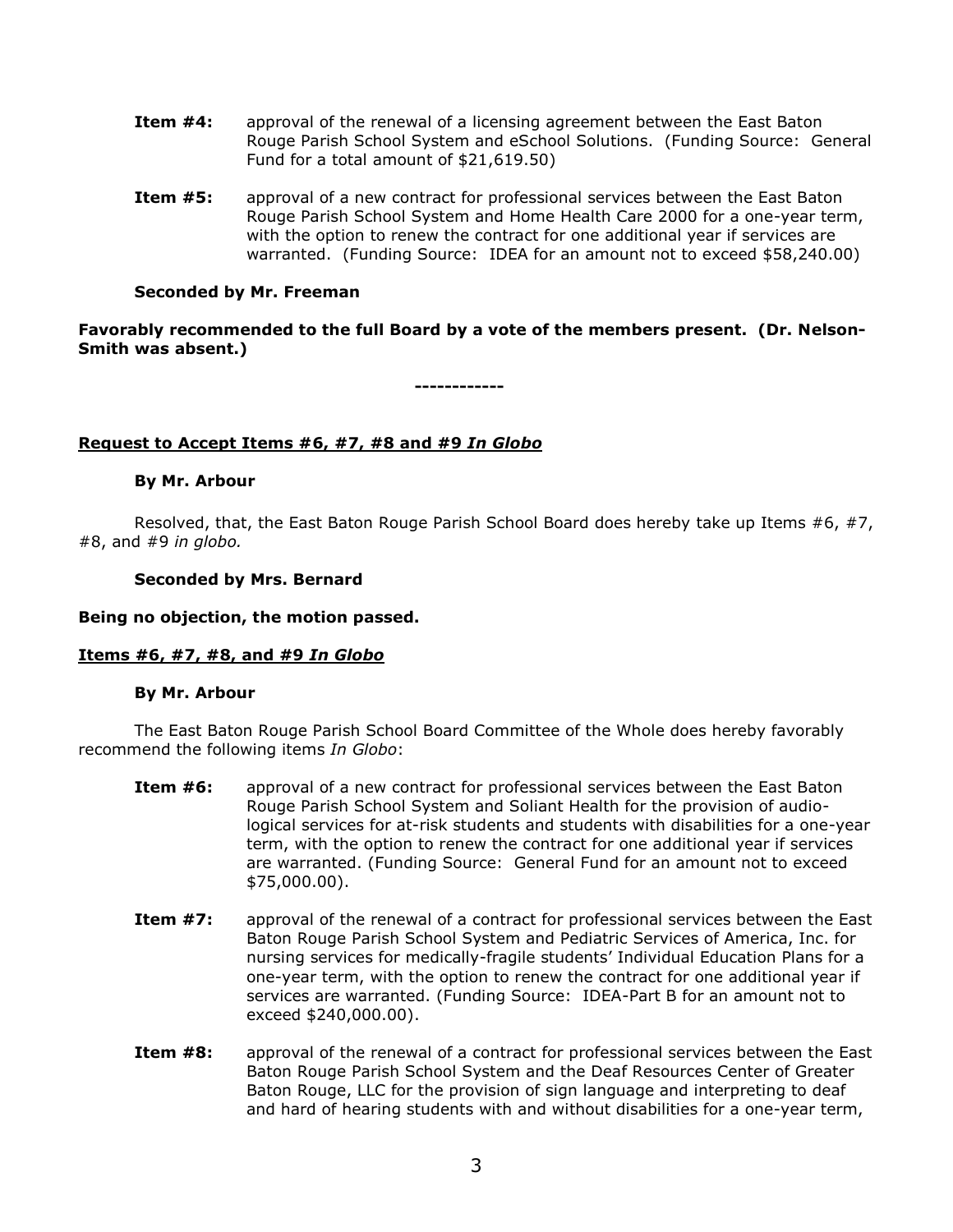with the option to renew the contract for one additional year if services are warranted. (Funding Source: IDEA-Part B for a total amount of \$25,000.00).

**Item #9:** approval of the renewal of a contract for professional services between the East Baton Rouge Parish School System and Healing Hands Home Health for the provision of nursing services identified for medically-fragile students' Individual Education Plans for a one-year term, with the option to renew the contract for one additional year if services are warranted. (Funding Source: IDEA-Part B for an amount not to exceed \$98,000.00).

#### **Seconded by Mr. Freeman**

**Favorably recommended to the full Board by a vote of the members present. (Dr. Nelson-Smith was absent.)**

------

### **One-Year Membership**

## **By Mr. Arbour**

The East Baton Rouge Parish School Board Committee of the Whole does hereby favorably recommend the following item: approval of a one-year membership with the Louisiana Resource Center for Educators. (Funding Source: HEAP Grant for a total amount of \$26,250.00).

#### **Seconded by Ms. Dyason**

**Favorably recommended to the full Board by a vote of the members present. (Dr. Nelson-Smith was absent.)**

**------**

#### **Membership Renewals**

#### **By Mr. Arbour**

The East Baton Rouge Parish School Board Committee of the Whole does hereby favorably recommend the following item: approval of membership renewals with the following organizations:

- 12-a. Louisiana School Boards Association \$28,063.00
- 12-b. CUBE/National Connection \$14,425.00
- 12-c. Council of the Great City Schools \$36,123.00

#### **Seconded by Mrs. Freiberg**

**Favorably recommended to the full Board by a vote of the members present. (Dr. Nelson-Smith was absent.)**

**------**